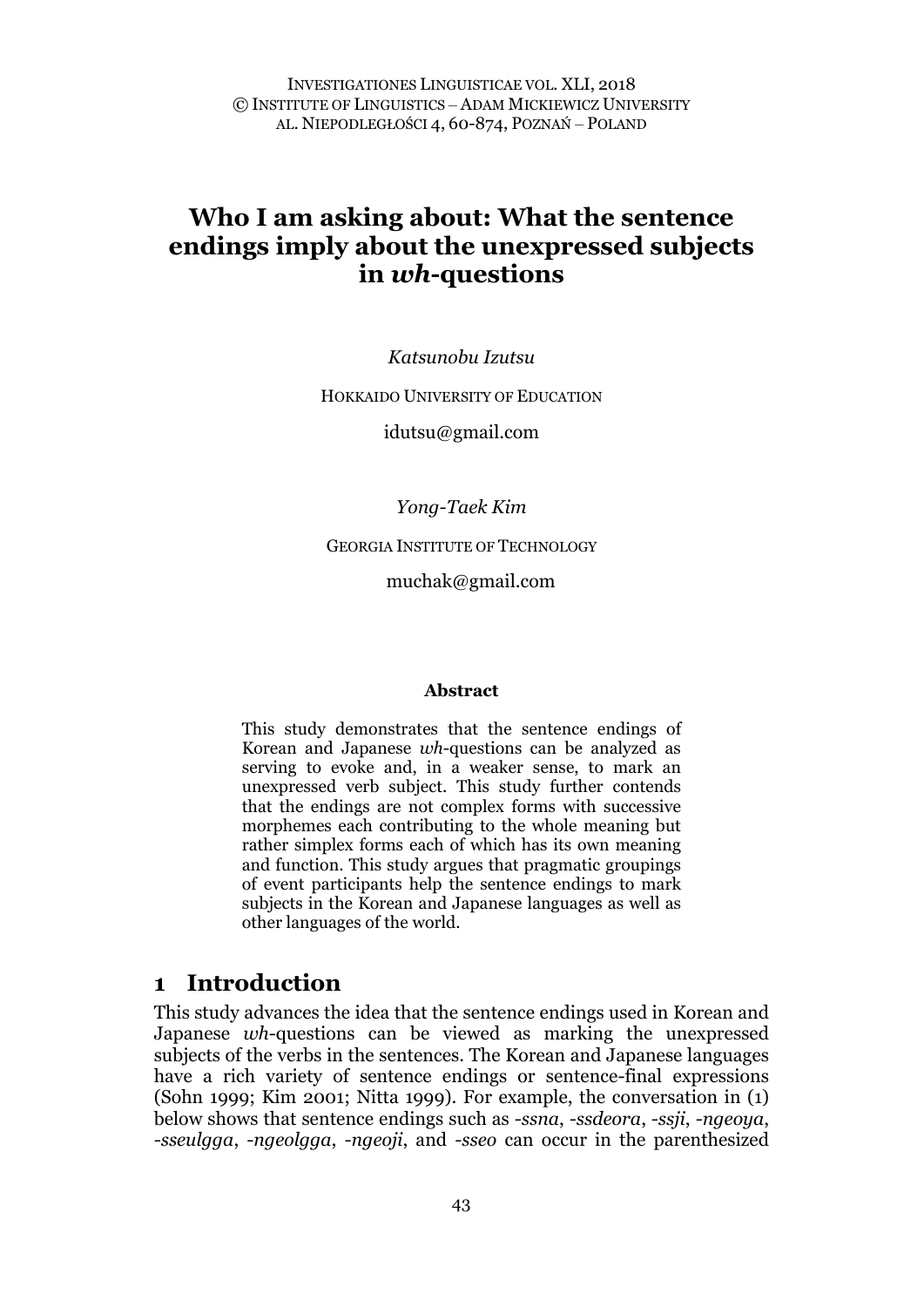position of Korean example (1a), and sentence-final expressions like *-taroo, -tadaroo, -takana*, *-ta, -takke, -tandatta, -tandakke*, *-tandaroo*,  *tandarooka*, *-tanokana*, and *-tano* can occur in the position of Japanese example  $(1b).<sup>1</sup>$  $(1b).<sup>1</sup>$  $(1b).<sup>1</sup>$ 

(1) a. *Jinanbeon-e eonje Cheolsu-reul manna-***( )***?* last:time-DAT when Chulsu-ACC meet-PST.SE 'When did I[you/(s)he/we] meet Chulsu last time?' KOREAN b. Zenkai itu Yamada-ni **at-(**)? b. *Zenkai itu Yamada-ni at-***( )***?* last:time when Yamada-DAT meet-PST.SE

'When did I[you/(s)he/we] meet Yamada last time?' JAPANESE

When the Korean sentence ending *-ssna* occurs in (1a), the unexpressed subject of the verb *manna*, 'meet,' can be 1st-person 'I,' 3rd-person '(s)he,' inclusive 'we,' or exclusive 'we.' However, when the endings *-ssdeora* and  *ssji* are used, the unexpressed subject can be interpreted as 'I,' 'you,' '(s)he,' or 'we.' When the endings *-ngeoya*, *-sseulgga*, *-ngeolgga*, and *-ngeoji* are adopted, the unexpressed subject is understood to only mean '(s)he.' When the ending *-sseo* is employed, the unexpressed subject is interpreted as 'you' or '(s)he.'

Likewise, when the Japanese sentence endings *-taroo*, *-tadaroo*, and  *takana* are used, the unexpressed subject of the verb *au*, 'meet,' can be 'I,' '(s)he,' or 'we.' Meanwhile, when the sentence endings *-ta*, *-takke*,  *tandatta*, and *-tandakke* are employed, the unexpressed subject can be understood to be 'I,' 'you,' '(s)he,' or 'we.' When the endings *-tandaroo*,  *tandarooka*, and *-tanokana* are adopted, the unexpressed subject is understood to only mean '(s)he.' When the ending *-tano* occurs in the sentence, the unexpressed subject is interpreted as 'you' or '(s)he.'

We contend that these endings are not complex forms with successive morphemes each contributing to the whole meaning but rather more or less "prefabricated" (Barlow 2000) simplex forms each of which, as a whole, has its own meaning and function that can largely be treated as unexpressed subject marking in a weaker sense. Such subject marking can be seen as motivated by major types of person grouping reported in crosslinguistic studies such as Cysouw (2000) and Siewierska (2004). We argue that pragmatic groupings of event participants help the sentence endings to mark subjects in Korean and Japanese as well as other languages of the world.

Although neither Korean nor Japanese is ordinarily considered to have anything like subject agreement or marking on verbs (Shibatani 1990: 362) except for honorifics (*ibid*.: 295, 364), the endings used in *wh*questions can be viewed as serving to evoke and thus to mark the verb subject in a weaker sense. A comparable weak subject agreement or

<span id="page-1-0"></span><sup>&</sup>lt;sup>1</sup> The following abbreviations are used for glossing example sentences: ACC (accusative), DAT (dative), EVD (evidentiality), IP (interjectory particle), NOM (nominative), PST (past tense), SE (sentence ending).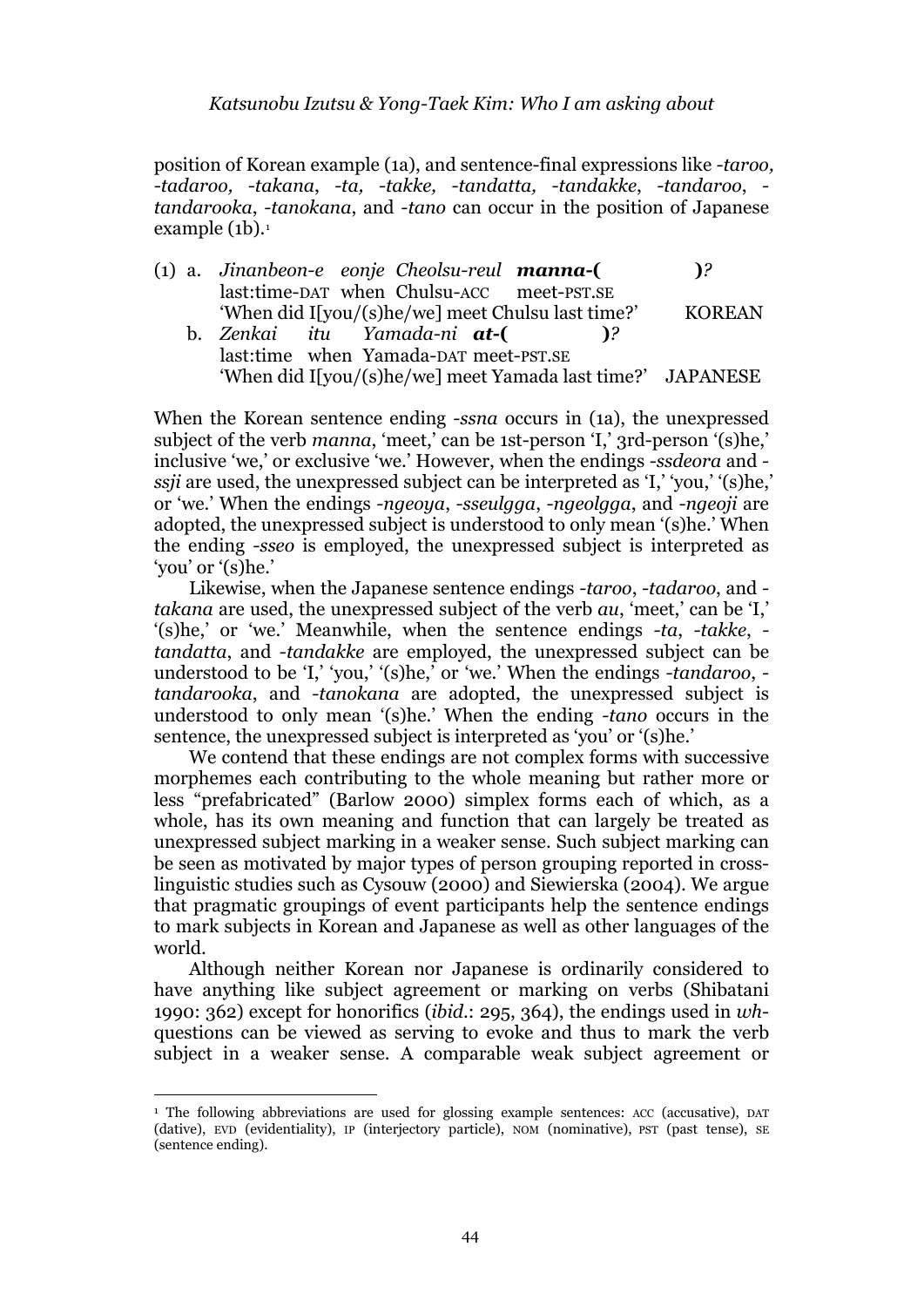marking is observed in Tibetan languages; in declaratives, one form of copula marks the 1st-person subject and another marks the 2nd/3rdperson subject, whereas in interrogatives, the former form marks the 2ndperson subject, and the latter form marks the 1st/3rd-person subjects (Sun 1993; Tournadre 2008). The 1st/3rd-person grouping and the 2nd/3rdperson grouping found here are seen as based on a pragmatic grouping of "anchoring speakers" (Koguma & Izutsu 2017). Likewise, the weak subject marking of the Korean and Japanese endings can also be accounted for with respect to different types of pragmatic grouping of participants in speech-event conceptions.

### **2 Japanese sentences ending in** *wh***-questions**

Here we will examine the unexpressed subject reference in Japanese *wh*questions.

### **2.1 Japanese past endings in** *wh***-questions**

First, we look at a Japanese *wh*-question of past-time reference, as illustrated in (2). This is a conversation between A and B, in which they are talking about friends of theirs, C ('she') and Yamada ('he'). A tells B that A heard that C had met Yamada last weekend. B then asks A when a certain person met Yamada last time. In Japanese and Korean, it is very common that the verb subject is left unexpressed like this. Most of the earlier studies have taken the position that such an unexpressed verb subject can be appropriately inferred and interpreted in terms of ellipsis and recovery of pronominal elements: e.g., various "empty categories" and "linguistic context" (Shibatani 1990: 362). However, such an explanation cannot provide an adequate account for the abundance of sentence final expressions in otherwise identical sentences like (2).

(2) (A, B, and C are Yamada's friends) A: *C-ne syuumatu Yamada-ni at-ta-ndatte.* C-IP weekend Yamada-DAT meet-PST-EVD 'C says she met Yamada last weekend.' B: *A, soo. Zenkai itu at-taroo/tadaroo/takana?* oh so last:time when meet-SE 'Oh, really? When did (**I/she/we**) meet him [Yamada] last time?'

Here the sentence-final position of B's second utterance can be occupied by four classes of sentence endings, as shown in table 1 below. Here the numbers, 1 through 3, indicate 1st, 2nd, and 3rd person, respectively. We adopt the label 'JP' to refer to each of the four classes of Japanese past endings. When the sentence endings in class JP1 (*-taroo*, *-tadaroo*, and  *takana*), represented in single-underlined letters in the table, are used as in (2), the unexpressed subject of the verb *au*, 'meet,' can be 'I,' 'she,' or 'we,' as indicated in the translation of B's utterance.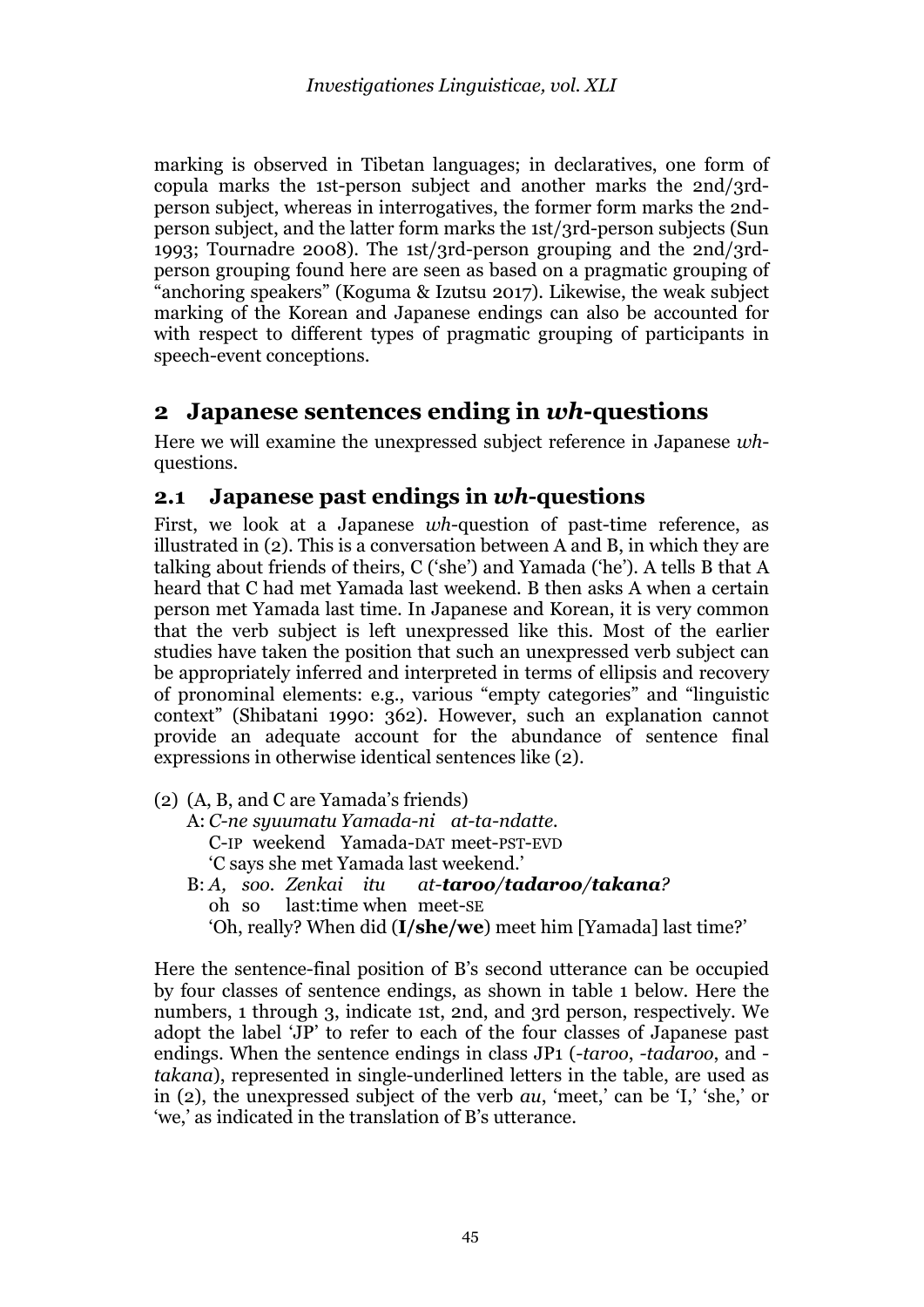|                | -taroo, -tadaroo, -takana (class JP1) ; -ta, -takke, -tandatta, -            |
|----------------|------------------------------------------------------------------------------|
|                | tandakke (class JP2)                                                         |
| $\overline{2}$ | -ta, -takke, -tandatta, -tandakke (class JP2); -tano (class JP4)             |
| 3              | -taroo, -tadaroo, -takana (class JP1); -ta, -takke, -tandatta, -             |
|                | tandakke (class JP2); -tandaroo, -tandarooka, -tanokana (class               |
|                | $JP_3$ ); -tano (class $JP_4$ )                                              |
| $1+2$          | class JP1); (class JP2)                                                      |
| $1 + 3$        | $class JP1);$ $class JP2)$                                                   |
| $1+2+3$        | (class JP1); (class JP2)                                                     |
| $2 + 3$        | $(\overline{class}$ JP <sub>2</sub> ); $(\overline{class}$ JP <sub>4</sub> ) |

| Table 1: Person reference in Japanese past (JP) sentence endings |  |  |
|------------------------------------------------------------------|--|--|
|------------------------------------------------------------------|--|--|

Meanwhile, when the sentence endings in class JP2 (*-ta*, *-takke*, *-tandatta*, and *-tandakke*) are adopted, represented in double-underlined letters, the unexpressed subject can be understood to be any of the following: 'I,' 'you,' 'she,' or 'we.' Likewise, when the sentence endings in class JP3 (*-tandaroo*, *-tandarooka*, and *-tanokana*) are used, represented in wavy-underlined letters, the unexpressed subject is understood to only mean 'she.' On the other hand, when the sentence ending in class JP4 (*-tano*) is employed, represented in broken-underlined letters, the unexpressed subject is interpreted as 'you' or 'she.'

The person distributions of the unexpressed subjects observed with each class of sentence endings in Japanese *wh*-question (2) can be summarized like (3). This implies that those endings can be viewed as serving to evoke the unexpressed verb subject. We can go one step further and say that those endings can be viewed as marking the unexpressed subjects in a weaker sense. Here as well, the numbers, 1 through 3, stand for the 1st, 2nd, and 3rd person, respectively. Slashes indicate the relation of 'or,' while a parenthesis indicates that the parenthesized person is optional.

| (3) The endings in class JP1 mark $1(+2)(+3)/3$ -person subjects.   |
|---------------------------------------------------------------------|
| $[I/we/she']$ (Grouping 1)                                          |
| The endings in class JP2 mark $1(+2)(+3)/2(+3)/3$ -person subjects. |
| [no exclusion] (Grouping 2)                                         |
| The endings in class JP3 mark 3-person subjects.                    |
| [exclusion of 'you/I'] (Grouping 3)                                 |
| The ending in class $JP_4$ marks $2(+3)/3$ -person subjects.        |
| [exclusion of T] (Grouping 4)                                       |

The endings in class JP1 mark unexpressed subjects that correspond to 1st-person 'I' and 3rd person 'she,' but not 2nd person 'you.' They can also mark a combination of 1st person plus 2nd person, or 1st person plus 2nd person plus 3rd person, in which both combinations can be regarded as socalled inclusive 'we.' The JP1 endings can also mark a combination of 1st person and 3rd person, which corresponds to the so-called exclusive 'we.' These combinations along with the 1st-person and the 3rd person constitute one person grouping. Hereafter, we will refer to this person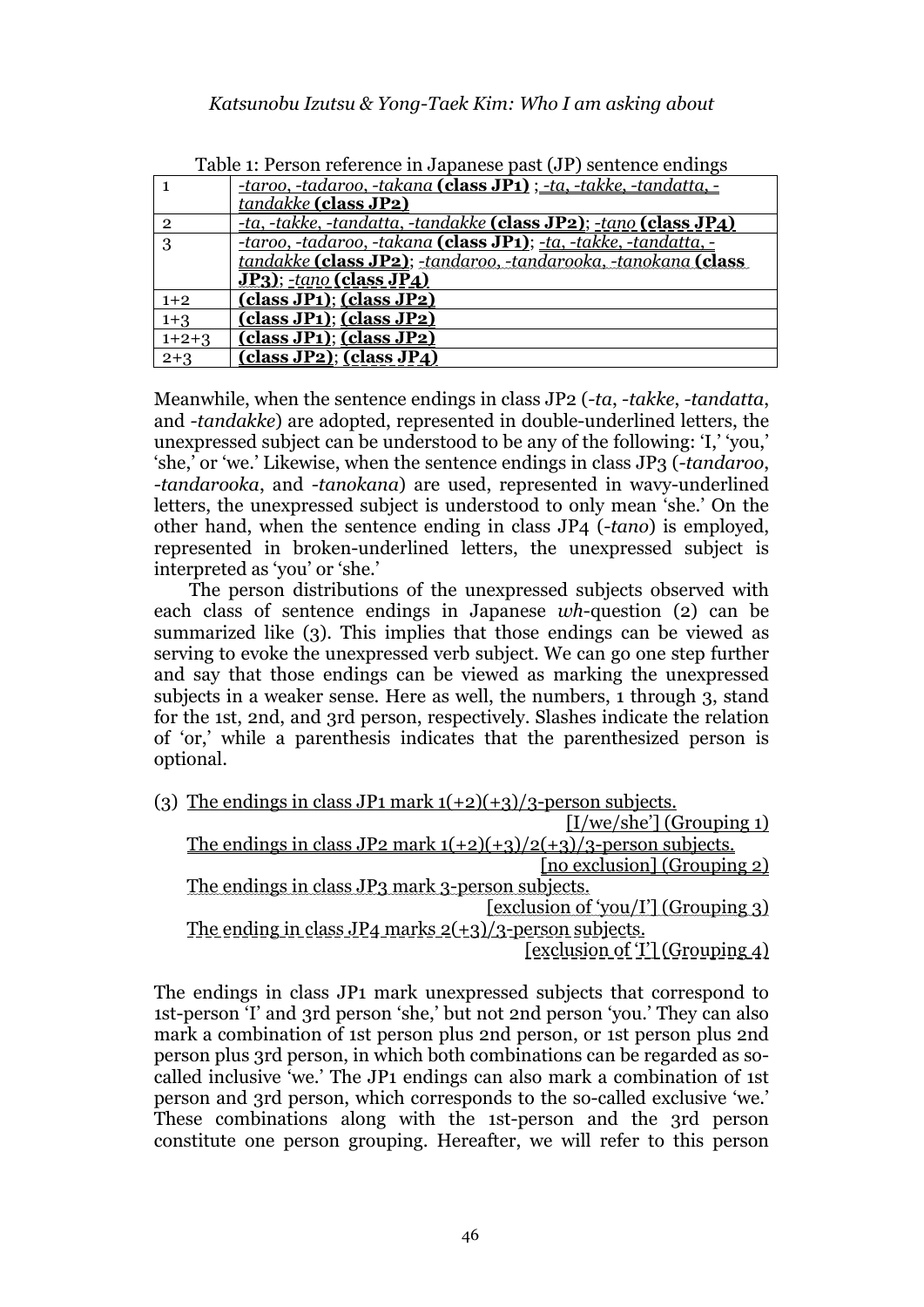grouping as G1, for Grouping 1, and represent it in single-underlined letters below as well.

The endings in class JP2 can mark any kind of unexpressed subjects: 2nd-person 'you' in addition to 1st-person 'I,' 3rd-person 'she,' inclusive 'we,' and exclusive 'we.' They do not exclude any person from the possibility of an unexpressed subject. We will refer to this person grouping as G2, for Grouping 2, and represent it in double-underlined letters in the discussion below as well. On the other hand, the JP3 endings mark 3rdperson subjects only. In other words, they exclude 1st- and 2nd-person subjects. This grouping of 3rd person only will be referred to as G3, for Grouping 3, and represented in wavy-underlined letters. Finally, the JP4 ending marks 2nd- or 3rd-person unexpressed subjects. They can be characterized as excluding the 1st person. We will refer to this fourth person grouping of speaker exclusion as G4, for Grouping 4, and represent it in broken-underlined letters.

#### **2.2 Japanese non-past endings in** *wh***-questions**

Next, the Japanese *wh*-question of non-past time reference will be analyzed, as instantiated in (4). This is also a conversation between A and B, in which they are talking about friends of theirs, C ('she') and Yamada ('he'). In example (4), however, the second utterance of B's is in the nonpast form, as suggested by its translation: "When will (I or she & I) meet Yamada next time?"

- (4) (A, B, and C are Yamada's friends)
	- A: *C-ne syuumatu Yamada-ni at-ta-ndatte.* C-IP weekend Yamada-DAT meet-PST-EVD 'C says she met Yamada last weekend.'
	- B: *A, soo. Kondo itu a-oo/ookana?* **(class JN1)** oh so last:time when meet-SE 'Oh, really? When will (**I/she & I**) meet him [Yamada] next time?'

Here as well four classes of sentence endings can occupy the sentence-final position of B's second utterance, as shown in table 2.

|                | $-(y)oo, -(y)ookana$ (class JN1); $-(r)u, -(r)uno, -(r)ukana, -$              |
|----------------|-------------------------------------------------------------------------------|
|                | (r)udaroo, -(r)ukke, -(r)undatta, -(r)undakke (class JN2)                     |
| $\overline{2}$ | $-(r)u, -(r)uno, -(r)ukana, -(r)udaroo, -(r)ukke, -(r)undatta, -r$            |
|                | (r)undakke (class JN2)                                                        |
| 3              | $-(r)u, -(r)uno, -(r)ukana, -(r)udaroo, -(r)ukke, -(r)undatta, -r$            |
|                | <u>(r)undakke <b>(class JN2)</b>; -(r)undaroo, -(r)undarooka, -(r)unokana</u> |
|                | (class JN3)                                                                   |
| $1+2$          | (class JN2); $-(y)$ ooka (class JN4)                                          |
| $1 + 3$        | (class JN1); (class JN2)                                                      |
| $1+2+3$        | (class JN2); $-(y) \circ \circ ka$ (class JN4)                                |
| $2 + 3$        | (class JN2)                                                                   |

Table 2: Person reference in Japanese non-past (JN) sentence endings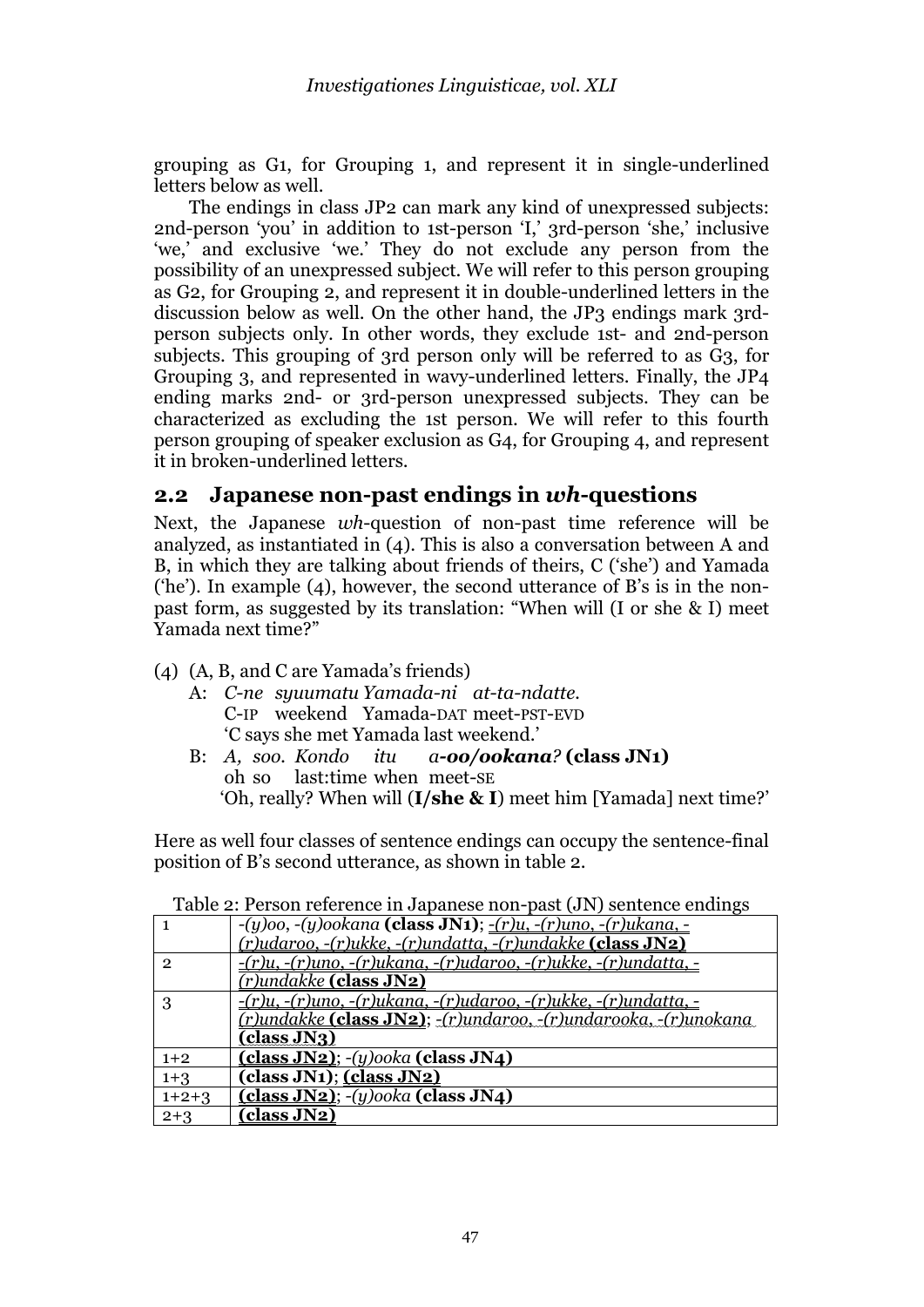We use the label 'JN' to refer to the four classes of Japanese non-past endings. When the sentence endings in class JN1 (*-(y)oo* and *-(y)ookana*) are employed, the unexpressed subject of the verb *au*, 'meet,' must be 'I' or exclusive 'we,' as indicated in the translation of B's utterance. In the meantime, when the sentence endings in class JN2 (*-(r)u*, *-(r)uno*, *- (r)ukana*, *-(r)udaroo*, *-(r)ukke*, *-(r)undatta*, and *-(r)undakke*) are used, represented in double-underlined letters, the unexpressed subject is understood to be any of the following: ' $I'$ , 'you,' 'she,' or 'we.' Similarly, when the sentence endings in class JN3 (*-(r)undaroo*, *-(r)undarooka*, and *-(r)unokana*) are adopted, represented in wavy-underlined letters, the unexpressed subject is understood to be 'she' alone. On the other hand, when the sentence ending in class JN4 (*-(y)ooka*) is employed, the unexpressed subject cannot mean anything except 'you & I,' although it can be either 'you & I' only or 'you & I & she.' These are both inclusive 'we,' however.

The person distributions of the unexpressed subjects observed with the four classes of non-past sentence endings in Japanese *wh*-question (4) can be summed up as shown in (5). The endings in class JN1 mark 1stperson 'I' or exclusive 'we,' namely 'she & I.' We will refer to this person grouping as G5 below. In contrast, the endings in class JN2 can mark any kind of unexpressed subjects: 1st-person 'I,' 2nd-person 'you,' 3rd-person 'she,' inclusive 'we,' and exclusive 'we.' This person grouping is identical with G2, observed with class JP2 above. They can thus be characterized as no exclusion of any person.

(5) The endings in class JN1 mark  $1(+3)$ -person subjects. [T' or exclusive 'we'] (Grouping 5) The endings in class JN2 mark  $1(+2)(+3)/2(+3)/3$ -person subjects. [no exclusion] (Grouping 2) The endings in class JN3 mark 3-person subjects. [exclusion of 'you/I'] (Grouping 3) The ending in class JN4 marks  $1+2(+3)$ -person subjects. [inclusive 'we'] (Grouping 6)

Conversely, the JN3 endings only mark 3rd-person subjects. This is the same as the person grouping found with JP3 seen above. Those endings exclude 1st- and 2nd-person subjects. This grouping of 3rd person only will be referred to as G<sub>3</sub> and represented in wavy-underlined letters. Finally, the JN4 ending marks inclusive 'we' only. The unexpressed subject can either be 'you & I' or 'you & I & she.' This person grouping will be referred to as G6 below.

### **3 Korean sentences endings in** *wh***-questions**

Here we will turn to the unexpressed subject reference in Korean *wh*questions.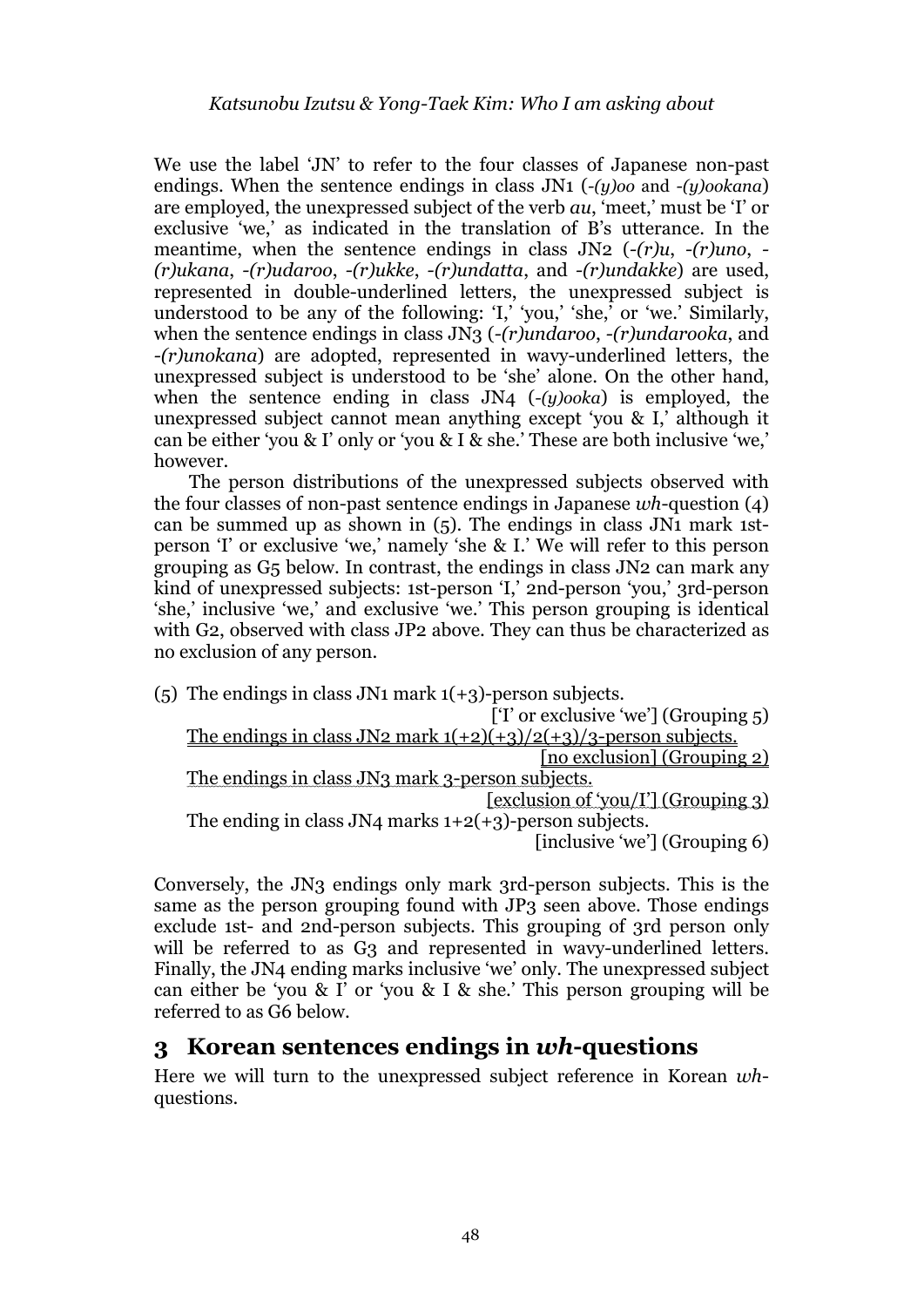### **3.1 Korean past endings in** *wh***-questions**

First, we examine example (6), which is again a conversation between A and B. As in the Japanese example in (2) above, A tells B that A heard that C ('she') had met Chulsu ('him') last weekend. B then asks A when a certain person met Chulsu last time.

- (6) (A, B, and C are Chulsu's friends)
	- A: *C-ga jumal-e Cheolsu-reul mana-ss-dae.* C-NOM weekend-at Chulsu-ACC meet-PST-EVD '(I hear) C met Chulsu last weekend.'
	- B: *Eo, geurae. Jinanbeon-e eonje jjeum manna-ssna?* **(class KP1)** oh so last:time-at when about meet-SE 'Oh, really? When did (**I/she/we**) meet Chulsu last time?'

Here as well, there are four classes of sentence endings that can appear in the sentence-final position of B's second utterance, as shown in Table 3. When the sentence ending in class KP1 (*-ssna*) is used, the unexpressed subject of the verb *manna*, 'meet,' can be 1st-person 'I,' 3rd-person 'she,' inclusive 'we,' or exclusive 'we.' This grouping corresponds to G1, observed with the JP1 endings above, and thus represented in single-underlined letters. Likewise, when the sentence endings in class KP2 (*-ssdeora* and  *ssji*) are employed, the unexpressed subject can be interpreted as any person of 'I,' 'you,' 'she,' or 'we.' This person grouping is identical to G2, found with JP2, so the KP2 endings are represented in double-underlined letters.

|                | <u>-ssna (class KP1); -ssdeora, -ssji (class KP2)</u>                 |
|----------------|-----------------------------------------------------------------------|
| $\overline{2}$ | -ssdeora, -ssji (class KP2); -sseo (class KP4)                        |
| 3              | -ssna (class KP1); -ssdeora, -ssji (class KP2); -ngeoya, -sseulgga, - |
|                | ngeolgga, -ngeoji (class KP3); -sseo (class KP4)                      |
| $1+2$          | class KP1); (class KP2)                                               |
| $1 + 3$        | class KP1); (class KP2)                                               |
| $1+2+3$        | (class KP1); (class KP2)                                              |
| $2+3$          | class KP2); (class KP4)                                               |

Table 3: Person reference in Korean past (KP) sentence endings

When the sentence endings in class KP3 (*-ngeoya*, *-sseulgga*, *-ngeolgga*, and *-ngeoji*) are adopted, the unexpressed subject is understood to only mean 'she.' They are represented in wavy-underlined letters, because their presupposed person grouping conforms with G3, observed with the JP3 endings. When the sentence ending in class KP4 (*-sseo*) is used, the unexpressed subject is interpreted as 'you' or 'she.' This person grouping is the same as G4, found with JP4 above, and thus the KP4 endings are represented in broken-underlined letters.

The person distributions of the unexpressed subjects observed with the four classes of past sentence endings in Korean *wh*-question (6) can be summed up as shown in (7). The ending in class KP1 marks the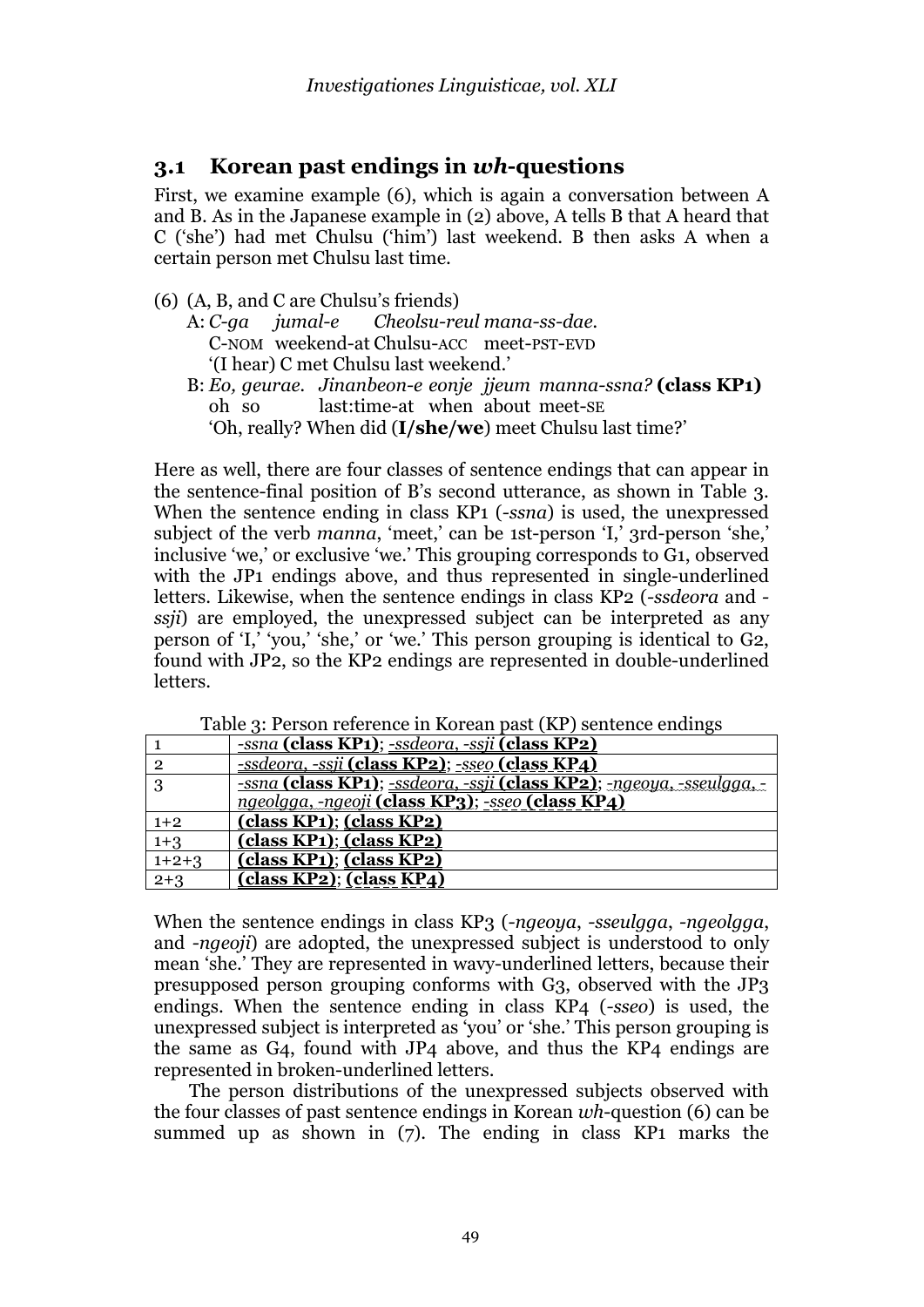unexpressed subjects of person grouping G1: 1st-person 'I,' 3rd-person 'she,' inclusive 'we,' and exclusive 'we.'

(7) The ending in class KP1 marks  $1(+2)(+3)/3$ -person subjects. [I/we/she'] (Grouping 1) The endings in class KP2 mark  $1(+2)(+3)/2(+3)/3$ -person subjects. [no exclusion] (Grouping 2) The endings in class KP3 mark 3-person subjects. [exclusion of 'you/I'] (Grouping 3) The ending in class  $KP_4$  marks  $2(+3)/3$ -person subjects. [exclusion of 'I'] (Grouping 4)

In contrast, the endings in class KP2 mark the unexpressed subjects of person grouping G2, including any of the persons: 1st-person 'I,' 2ndperson 'you,' 3rd-person 'she,' inclusive 'we,' and exclusive 'we.' This involves no person exclusion. Conversely, the KP3 endings mark the unexpressed subjects of person grouping G3: 3rd person only. This amounts to the exclusion of 1st- and 2nd-person subjects. Finally, the KP4 ending marks the unexpressed subjects of person grouping G4, 2nd or 3rd person alone. As explained above, this person grouping is characterizable as exclusion of the 1st person.

### **3.2 Korean non-past endings in** *wh***-questions**

We finally examine the Korean *wh*-question of non-past time reference, as exemplified in (8). It is also a conversation between A and B similar to (6) above. In example (8), however, the second utterance of B's is supposed to be concluded with non-past endings, as implied by its translation: "When will (I/she/we) meet Chulsu next time?"

- (8) (A, B, and C are Chulsu's friends)<br>A:  $C$ -ga jumal-e Cheolsu-re
	- A: *C-ga jumal-e Cheolsu-reul mana-ss-dae.* C-NOM weekend-at Chulsu-ACC meet-PST-EVD '(I hear) C met Chulsu last weekend.'
	- B: *Eo, geurae. Daeum-e eonje jjum manna-na/lgga?* **(class KN1)** oh so last:time-at when about meet-SE 'Oh, really? When will (**I/she/we**) meet Chulsu next time?'

Here as well four classes of sentence endings can take place in the sentence-final position of B's second utterance, as shown in table 4. We use a label 'KN' to refer to the four classes of Korean non-past endings. When the sentence endings in class KN1 (*-na* and *-lgga*) are used, the unexpressed subject of the verb *manna*, 'meet,' must be 'I,' 'she,' or exclusive 'we,' as indicated in the translation of B's utterance. This corresponds to person grouping G1, represented in single-underlined letters.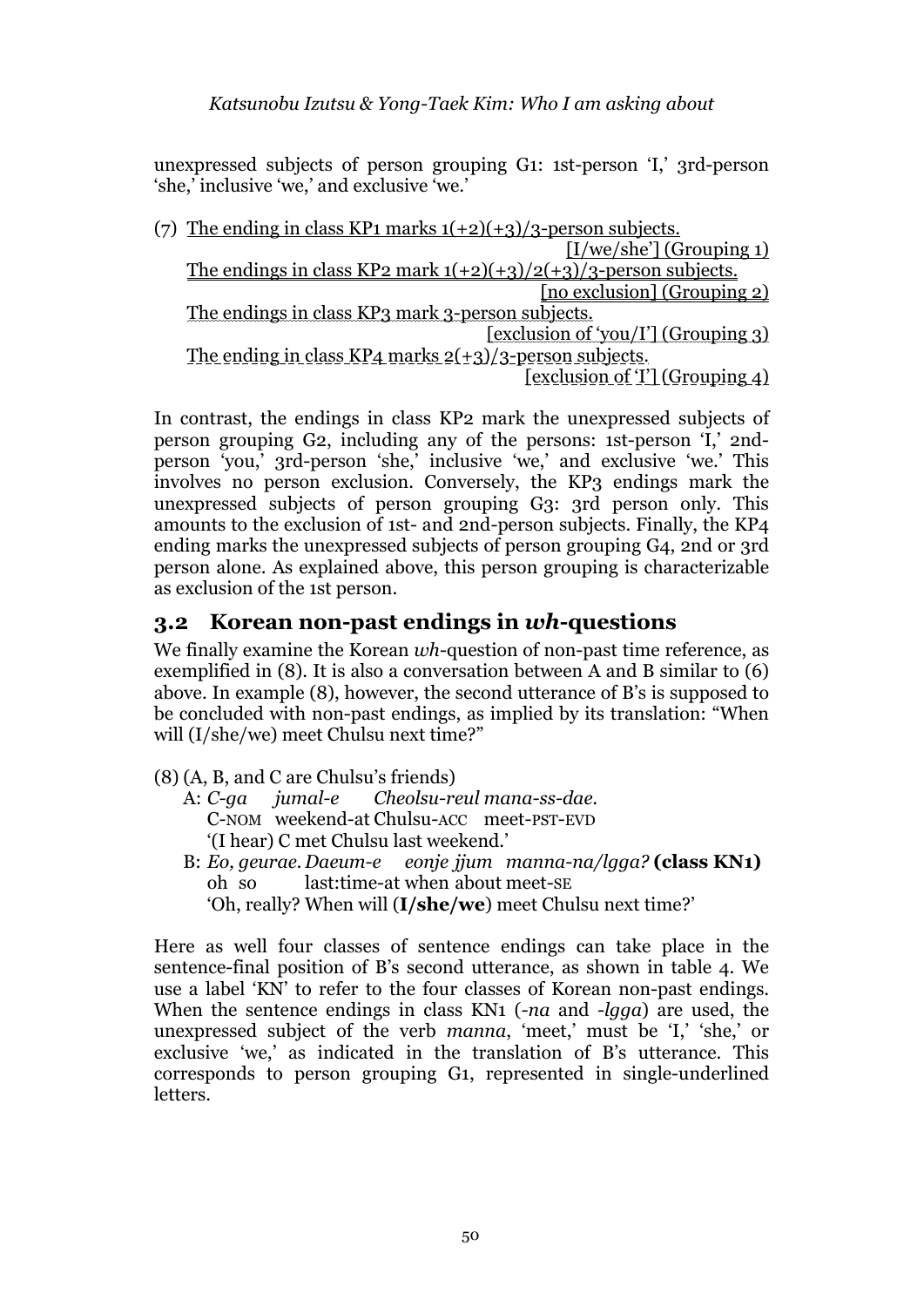|                | Table 4. I cloch felerence in Korean hon-past (KIV) schlence changs  |
|----------------|----------------------------------------------------------------------|
|                | $-\eta a$ , $-lqqa$ (class KN1); $-ji$ (class KN2)                   |
| $\overline{2}$ | $-i$ i (class KN2); -a, -neungeoya, -neungeoji (class KN4)           |
|                | <u>-na, -lqqa (class KN1)</u> ; -ji (class KN2); -neungeolgga (class |
|                | KN3); -a, -neungeoya, -neungeoji (class KN4)                         |
| $1+2$          | class KN1); (class KN2); (class KN4)                                 |
| $1 + 3$        | class KN1); (class KN2)                                              |
| $1+2+3$        | class KN1); (class KN2); (class KN4)                                 |
| $2+3$          | (class KN2); (class KN4)                                             |

Table 4: Person reference in Korean non-past (KN) sentence endings

Simultaneously, when the KN2 ending (*-ji*) is used, the unexpressed subject is understood to be any of 'I,' 'you,' 'she,' or 'we,' which conforms with person grouping G2, represented in double-underlined letters. In contrast, when the KN3 ending (*-neungeolgga*) appears in the sentence, the unexpressed subject is understood to be 'she' only. This is identical to person grouping G3, represented in wavy-underlined letters. On the other hand, when the KN4 endings (*-a*, *-neungeoya*, and *-neungeoji*) occur in the sentence, the unexpressed subject will be either 'you' or 'you & she' or inclusive 'we.'

The person distributions of the unexpressed subjects observed with the four classes of non-past sentence endings in Korean *wh*-question (8) can be summarized as shown in (9). The KN1 endings mark the unexpressed subjects of person grouping G1: 'I/we/she.' The KN2 ending marks the unexpressed subjects of person grouping G2: any of the persons. The KN3 ending marks the unexpressed subjects of person grouping G3: 3rd person only. On the other hand, the KN4 endings mark 'you' or 'you & she' or inclusive 'we.' This person grouping is not found with any other classes of endings in Korean, let alone in Japanese. We will henceforth refer to it as G7.

(9) The endings in class KN1 mark  $1(+2)(+3)/3$ -person subjects. [I/we/she'] (Grouping 1) The ending in class KN2 marks  $1(+2)(+3)/2(+3)/3$ -person subjects. [no exclusion] (Grouping 2) The ending in class KN3 marks 3-person subjects. [exclusion of 'you/I'] (Grouping 3) The endings in class KN4 mark  $2(+1)(+3)/3$ -person subjects. ['you/she/you & I'] (Grouping 7)

# **4 Pragmatic person grouping and person marking**

We will here account for the person marking of Japanese and Korean sentence endings in *wh*-questions with respect to pragmatic grouping of persons.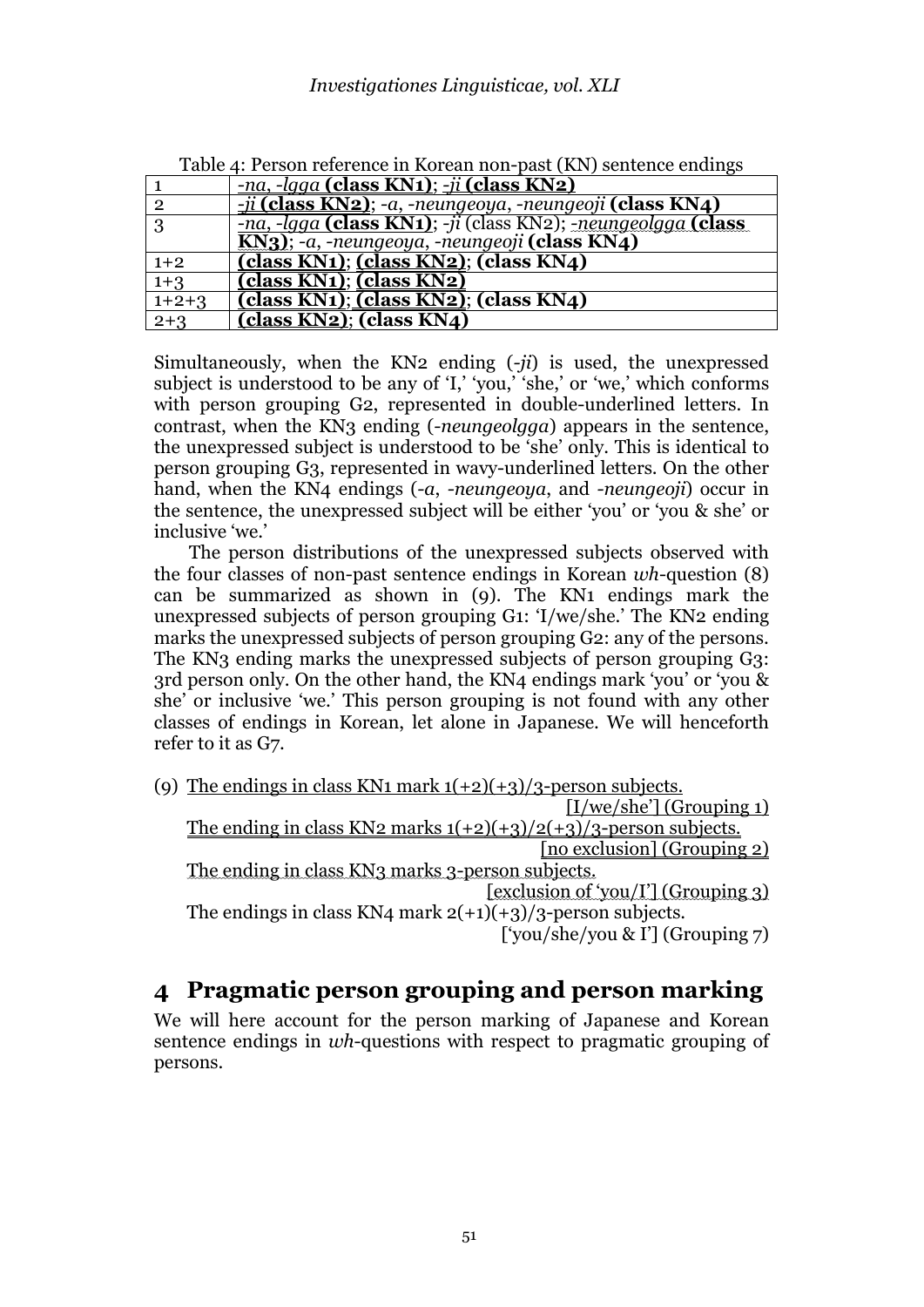### **4.1 Person grouping in** *wh***-questions**

Now we present an overview of person groupings found with the sentence endings of Japanese and Korean *wh*-questions. We confirmed above that there are seven types of person groupings for the unexpressed verb subjects of those sentences such as G1 through G7, as summarized in (10). Let's here consider what those person groupings reveal about the speech event conception or conversational setting.

(10) Grouping 1:  $1(+2)(+3)/3$ -person subjects. ['I/we/she'] Grouping 2:  $1(+2)(+3)/2(+3)/3$ -person subjects. [no exclusion] Grouping 3: 3-person subjects. [exclusion of 'you/I'] Grouping  $4: 2(+3)/3$ -person subjects. [exclusion of 'I'] Grouping  $5: 1(+3)$ -person subjects. ['I' or exclusive 'we'] Grouping 6:  $1+2(+3)$ -person subjects. [inclusive 'we'] Grouping 7:  $2(+1)(+3)/3$ -person subjects. ['vou/she/vou & I']

Traditionally, major linguistic descriptions have assumed a person/number distinction such as the one depicted in Figure 1. However, Cysouw (2000) cast doubt on such a traditional view of person distinction and proposed an eight-person distinction like the one described in Figure 2. We will follow his proposal and attempt an analysis of the seven types of person groupings found in the Japanese and Korean sentence endings of *wh*-questions.

|   |                               |   | $1+2$   |
|---|-------------------------------|---|---------|
|   | 1+1;<br>1+2;<br>1+2+3;<br>1+3 |   | $1+2+3$ |
|   |                               |   | $1 + 3$ |
| 2 | $2+2;$<br>$2+3$               | 2 | $2 + 3$ |
| 3 | $3 + 3$                       | 3 | $3 + 3$ |
|   |                               |   |         |

Figure 1: traditional distinction Figure 2: 8-person distinction

The seven types of person groupings in (10) can be mapped on Cysouw's (2000) eight-person distinction, as in Figure 3. Each grouping is represented in the respective line patters: Grouping 1 in single-underlined, Grouping 2 in double-underlined, Grouping 3 in wavy-underlined, Grouping 4 in broken-underlined, and Groupings 5 through 7 in shaded.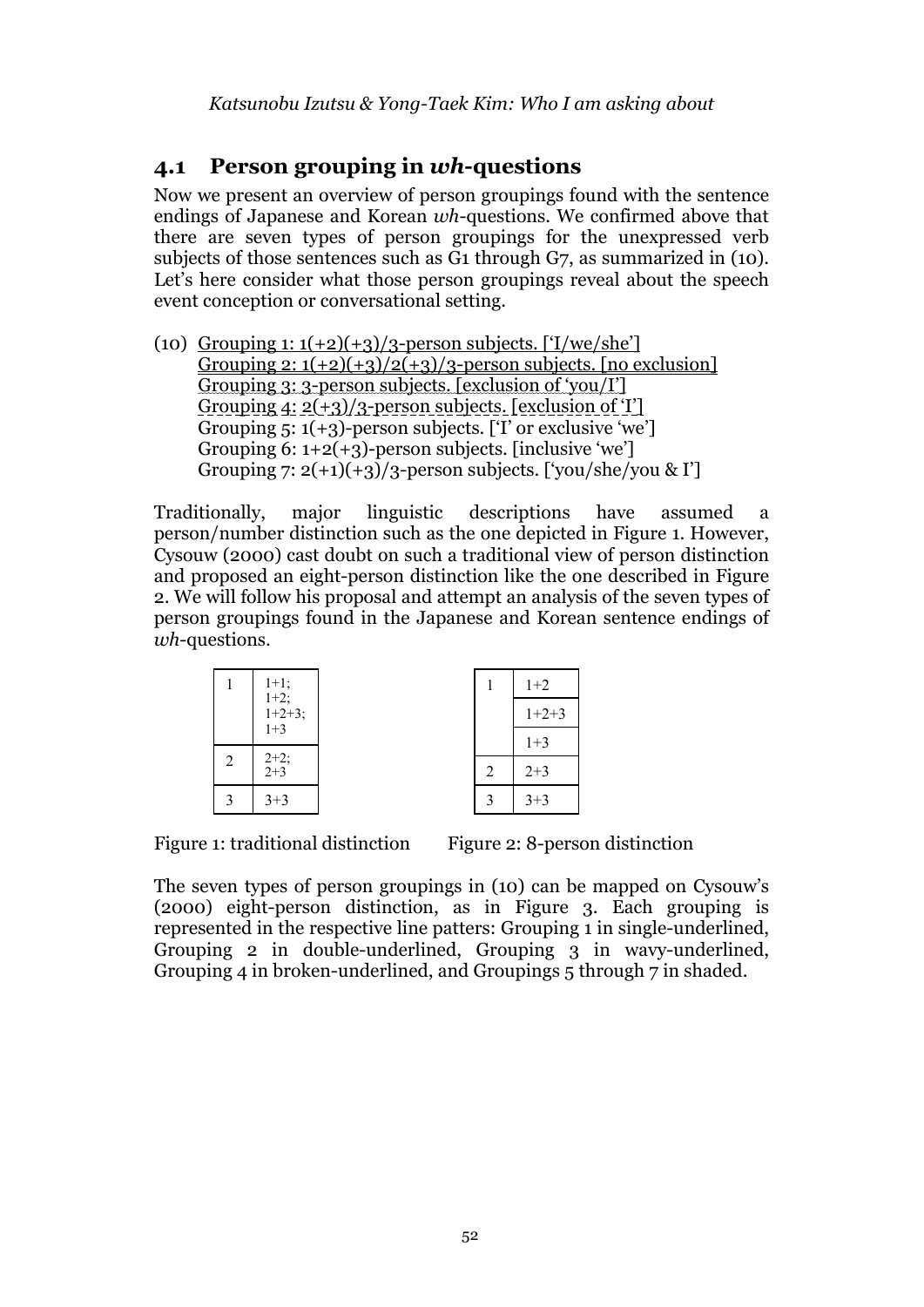

|                                                                                               |   | $1+2$   |  | l | $1+2$   |  |                | $1+2$   |
|-----------------------------------------------------------------------------------------------|---|---------|--|---|---------|--|----------------|---------|
|                                                                                               |   | $1+2+3$ |  |   | $1+2+3$ |  |                | $1+2+3$ |
|                                                                                               |   | $1 + 3$ |  |   | $1 + 3$ |  |                | $1 + 3$ |
|                                                                                               | 2 | $2 + 3$ |  | 2 | $2 + 3$ |  | $\overline{2}$ | $2 + 3$ |
|                                                                                               | 3 | $3 + 3$ |  | 3 | $3 + 3$ |  | 3              | $3 + 3$ |
| G <sub>6</sub><br>G <sub>5</sub><br>G <sub>7</sub><br>nerson groupings of $C_1$ through $C_7$ |   |         |  |   |         |  |                |         |

Figure 3: person groupings of G1 through G7

Here we can see G1, G2, G3, and G4 are grounded on three-person  $(1/2/3)$ distinction with no regard to number. In contrast, G5, G6, and G7 are based on the inclusive/exclusive distinction of 1st person. G7 can be viewed as the union of G4 and G6 and corresponds to the complementary set of G5.

# **4.2 Pragmatic grouping of topic persons**

The person groupings of G1 through G4 can be located in the speech-event conception of conversation, which can be diagramed as in Figure 4. G1 mainly covers a "speaker group," namely inclusive and exclusive 'we,' and secondarily someone other than the addressee, as in (a). In contrast, G2 can be located in the speech-event conception, as in (b). It does not exclude any person from the unexpressed subjects. In clear contrast, G3 confines the unexpressed subject to someone other than the speech-event participants, as in (c). Similarly, G4 also narrows the unexpressed subject down to someone or some group excluding the speaker, as in (d). This specification or narrowing down of unexpressed verb subjects can be viewed as reflections of pragmatically motivated groupings of the participants involved in speech event conceptions. We can see G1 through G4 as the groupings of topic persons that occur most frequently in Japanese and Korean conversations.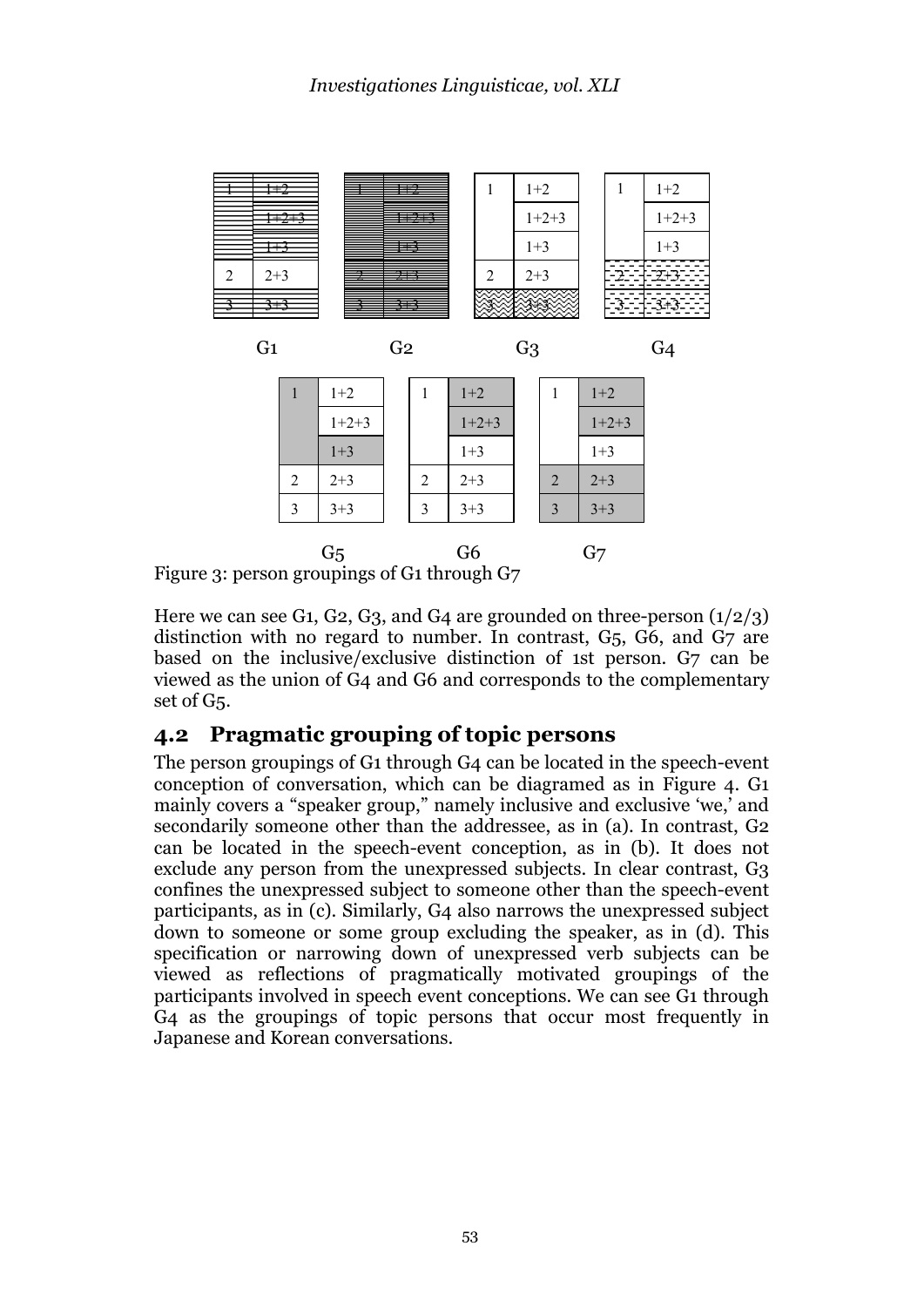

Figure 4: speech-event conceptions in person grouping G1 through G4

With the G1 marking, the speaker conveys, "I am asking you about us, inclusive or exclusive." With the G2 marking, the speaker can ask about any of you, me, us, and someone else." With the G3 marking, the speaker can communicate, "I am asking you not about us but someone else." With the G4 marking, the speaker can inform, "I am asking you not about me but you, him, or her."

Likewise, we can also see G5 through G7 as the pragmatic groupings of topic persons that occur frequently in Japanese and Korean conversations. They can be diagramed as in Figure 5. With the G5 marking, the speaker indicates, "I am asking you not about you but exclusive us, as in (a). With the G6 marking, the speaker can imply, I am asking you about inclusive us, as in (b). With the G7 marking, the speaker can suggest, "I am asking you about you or inclusive us, as in (c).



Figure 5: speech-event conceptions in person grouping G5 through G7

In conversation, we are accustomed to talking and asking about ourselves  $(G1/G<sub>5</sub>)$ , an addressee  $(G7)$ , or someone else  $(G3)$ . In the event-participant reference, the speaker often stands alone ('I' in opposition to plural 'you') as seen in G4/G7 but is sometimes coupled with the addressee (a type of inclusive 'we') as in G1/G6 or with someone else in the discourse (exclusive 'we' in opposition to singular 'you') as in G5. Sometimes all the people are grouped together (another type of 'we,' 'everyone,' or 'none') as in G2.

These coupling and grouping of topic persons can be conventionalized and form pragmatically motivated categories, as may be the case with G1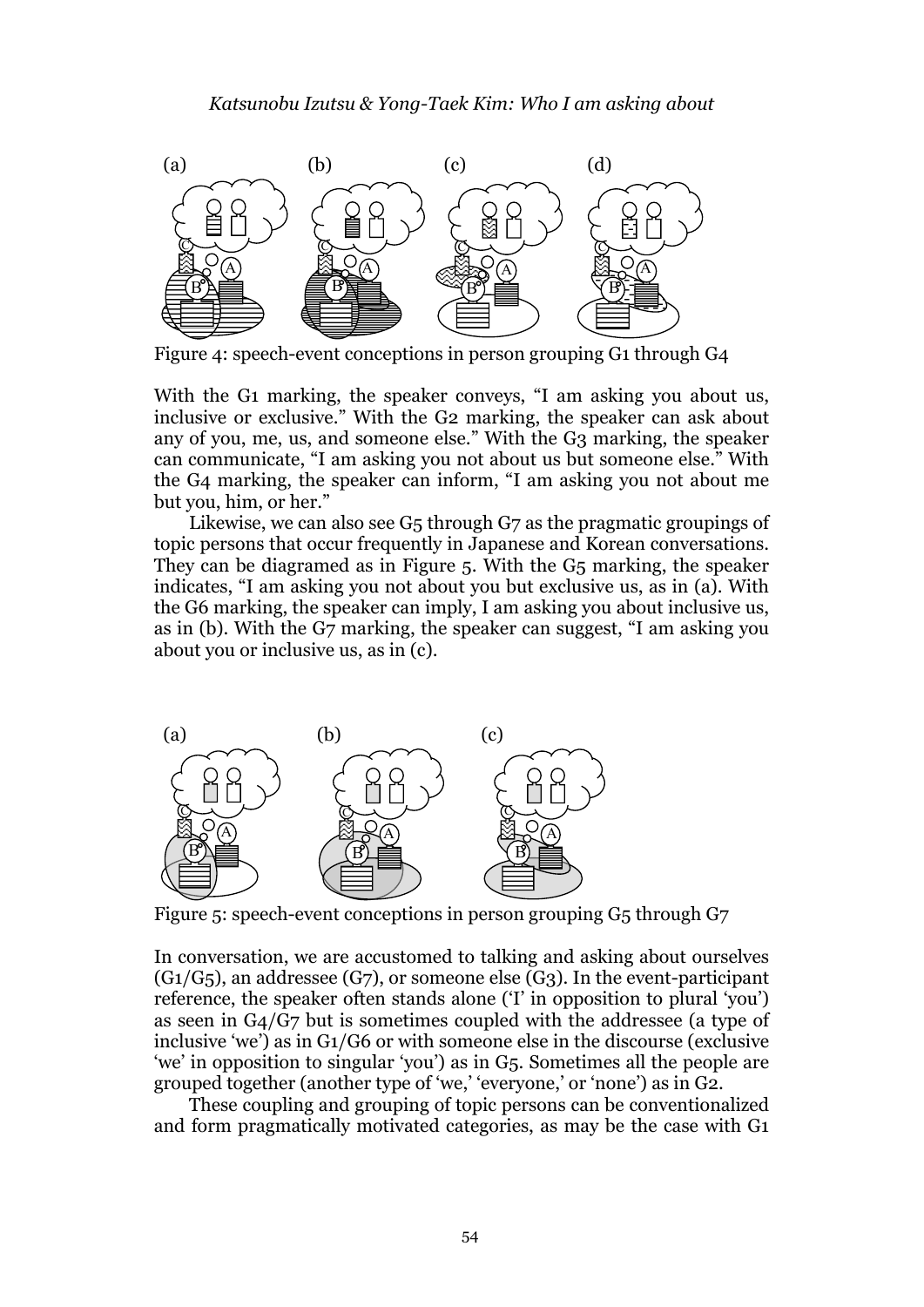through G7. Comparable groupings can be found in other languages of the world, reported in Cysouw (2000) and Siewierska (2004). Such pragmatic person groupings or their motivated categories can further come to be matched up with frequently concurring sentence endings, which can thereby develop into markers of such person group categories. In Korean and Japanese, we can see the sentence endings of *wh*-questions as developing into such morphemes.

### **5 Conclusion**

Korean and Japanese have a rich variety of sentence endings in *wh*questions as well as other sentence types. At face value they could be seen as complex forms with successive morphemes, each contributing to the whole meaning. However, they can be better understood as more or less "prefabricated" (Barlow 2000) simplex forms that came to be matched up with, and thus to mark, pragmatic groupings of topic persons in *wh*questions, which correspond to the unexpressed verb subjects.

In each language, pragmatic groupings of topic entities will likely be categorized into certain numbers of conceptual groupings frequently talked or asked about, which can manifest as morphemes that evoke or mark the subject. Such morphemes may be grammaticalized as verb endings (as in European languages) or sentence endings (as in Tibetan) of most sentence types. In Japanese and Korean, we can see the sentence endings of *wh*-questions as developing into such morphemes.

This study demonstrated that the Japanese and Korean sentence endings can be described as marking the unexpressed subject in *wh*questions. Interestingly, a comparable unexpressed-subject marking can be detected in *yes/no*-questions as well. However, the person grouping that each class of endings marks seems more or less different from *wh*questions. Some endings (e.g., JP1) reverse the 1st and 2nd-person subjects in *wh*- and *yes/no*-questions, while other endings (e.g., JN1) are per se difficult to use in *yes/no*-questions. For the time being, the sentence endings in *yes/no*-questions may not have progressed as much as those in *wh*-questions. Or they may comprise different types of person grouping from the types observed in *wh*-questions. We leave it to future research to investigate whether the Japanese and Korean sentence endings in *yes/no*questions serve to mark the unexpressed subject and, if they do, how they function.

#### **References**

Barlow, M. 2000. Usage, blends and grammar. Barlow, Michael. & S. Kemmer (eds.), *Usage Based Models of Language*. Stanford: CSLI, 315-345.

- Cysouw, M. A. 2000. The Paradigmatic Structure of Person Marking. Ph.D dissertation, Catholic University of Nijmegen.
- Kim, T. 2001. *Gugeo Jonggyeoleomi eui Munbeob* [A grammar of sentence endings in Korean]. Seoul: Kookhak.